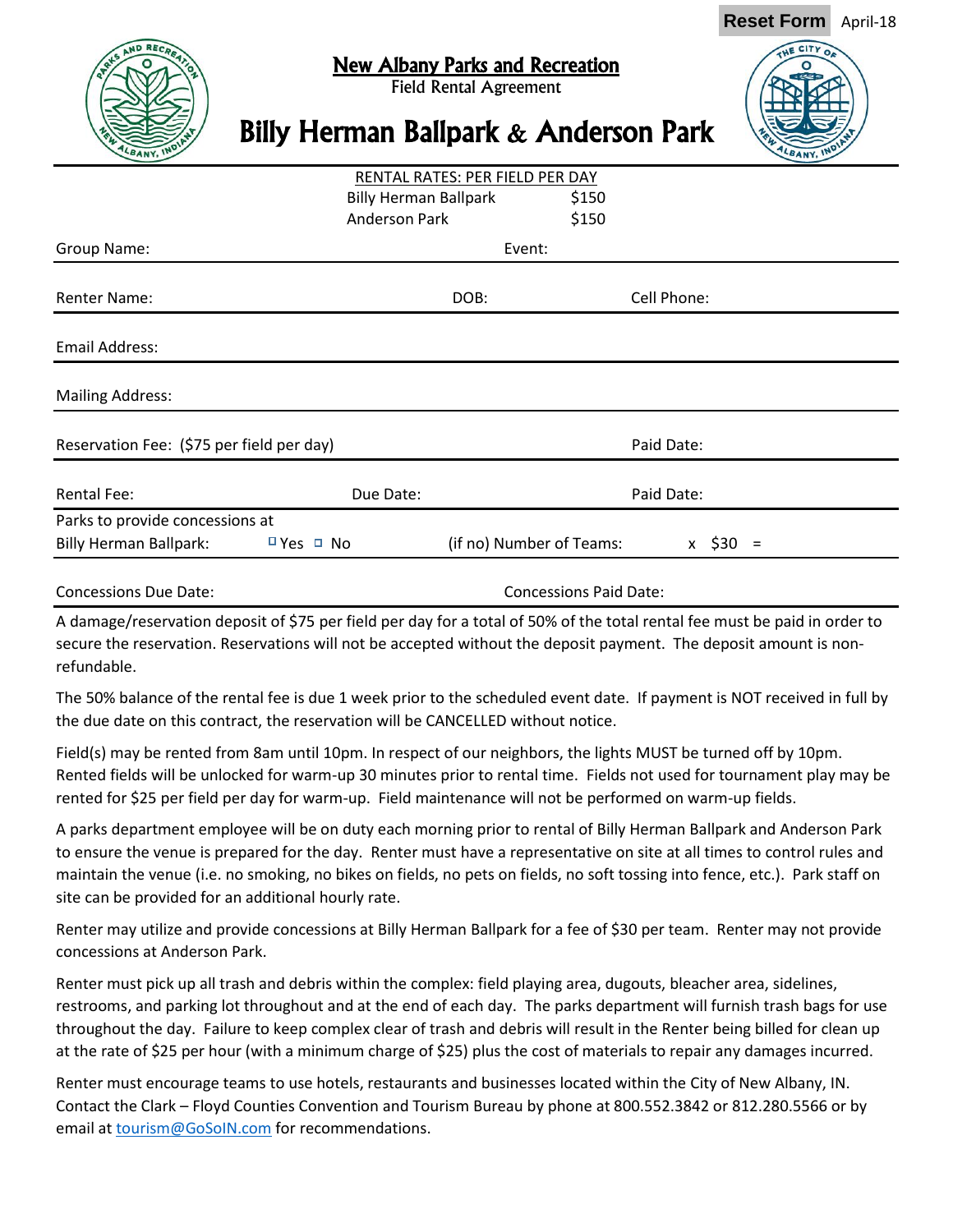PLEASE READ CAREFULLY: I, as group representative and renter, understand that . . .

- Permission to reserve Billy Herman Ballpark and/or Anderson Park will be granted only when the function can be reasonably accommodated by the park system. Such use must not unduly interfere with the rights of the general public and will not present a clear and present danger to public health and safety in the community.
- Any person(s) renting the facility must be 21 years of age or older
- $\bullet$  I am responsible for the supervision of my group.
- I am responsible for any damage(s) incurred to the property, and I am responsible for the cleaning and trash/debris pick up within the complex throughout and at the end of each reserved day. I am also responsible for making sure the facility is restored to the state in which it was rented by the end of the reserved time period.
- I must carry insurance and provide proof of said insurance, naming the City of New Albany, IN and the New Albany Parks and Recreation department as co-insured concerning the following:
	- a) Liability coverage for players, spectators, coaches, volunteers, and others in or near the facility.
	- b) Liability and casualty for the premises of the baseball and softball fields, buildings and equipment.
		- **<https://www.playnsa.com/Insurance.aspx> (please visit this website to purchase insurance if you** are not already covered)
- Any long-term agreement for the use of the facility may be terminated should the circumstances dictate that the facility is needed for programs or requires maintenance. In such situations, notice will be given to the renter of the facility and reasonable accommodations will be made to reschedule your reservation date.
- Vehicles must park within the parking lots at all times.
- No persons shall be allowed to possess, consume, or bring alcoholic beverages into Billy Herman Ballpark and Anderson Park. Smoking is not permitted within the confines of Billy Herman Ballpark or Anderson Park. No drugs, firearms, fireworks, or glass containers are allowed within the park boundaries.
- No persons shall be allowed to ride bicycles or bring pets onto the fields at Billy Herman Ballpark or Anderson Park.
- No persons shall be allowed to hit, throw, or toss balls of any sort into the fencing or at any structure within Billy Herman Ballpark or Anderson Park.
- The Parks department does not assume responsibility for any lost or stolen personal property. Each individual must take reasonable precautions to protect his or her personal property. Please keep all personal property under observation or in a secured area. If you do become a victim of theft, immediately report it to the Police.

**\*Please Note:** Violations of park rules may result in a group being asked to leave the park property with no refund of the reservation fee.

By signing this contract, I, the undersigned, clearly understand and have received the policies regarding reservations at Billy Herman Ballpark and/or Anderson Park and will be responsible for my group complying with all rules and regulations contained within. I agree to be responsible for taking all reasonable and necessary actions to insure the safety of the persons and property of all participants in the events during the rental period, including but not limited to, employees, participants associates, guests, spectators, and any member of the public in attendance at any of the events being held by my group at the facility. I assume full responsibility for the supervision of my group and agree to defend, indemnify, and to hold harmless the New Albany Parks and Recreation department and the City of New Albany, its owners, agents, servants, and/or employees from all claims for any liability, responsibility, injury, loss, damage or expense, including attorneys' fees, in any way connected with the use of Park property. I understand that use of any Park property is voluntary, and I voluntarily assume and accept personal responsibility for any injury, liability, loss or damage arising from any and all risks, known and unknown, foreseeable and unforeseeable, in any way connected with use of Park property.

*The above named group has first rights to the ball field(s) at the park(s) specified above.*